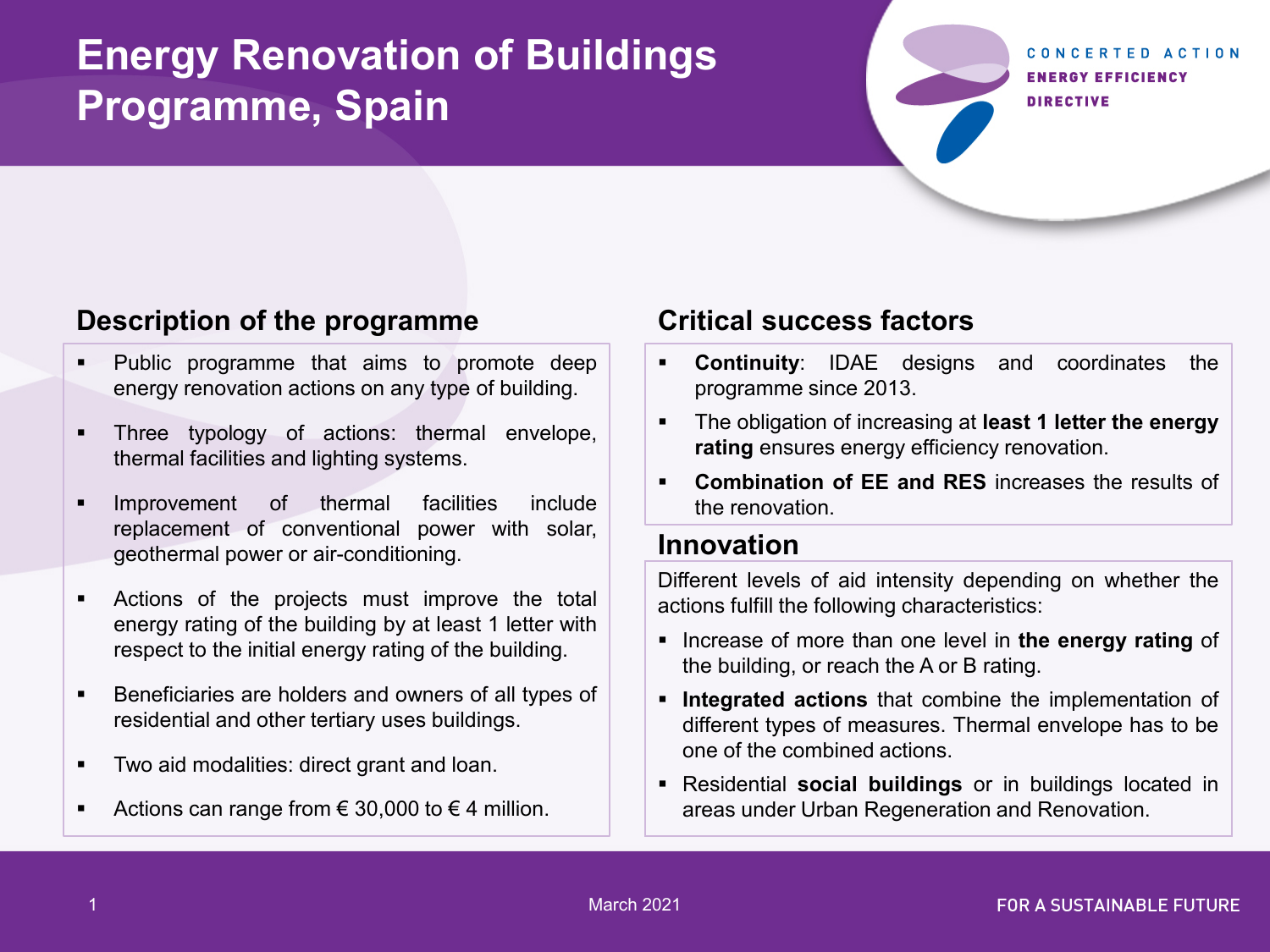## **Outcomes**

#### CONCERTED ACTION **ENERGY EFFICIENCY DIRECTIVE**

#### **Key achievements**

- 4 calls with 766 M€ total budget
- **More than 4.500 buildings renovated**
- The programme has mobilised 990 M€ of investment.
- **Nost** of the applications approved correspond to actions on the building envelope, mainly in buildings aged 40 to 60 years, as well as to homeowners' communities, in a range of 90% or more.

### **Lesson learned**

Faulty submitted applications consume more time for the evaluation team, resulting in delays in the projects resolution that have to be resolved on a first-come first-serve basis.

Dissemination sessions, support documents as well as the continuity in the program, has allowed to improve the quality of the submitted applications.

### **Changes you would make in the future**

Detected barriers:

- **Eligible cost doesn't include fees, taxes and** VAT.
- For having the guarantee 20% of the financed amount is needed.

## **Replicating your approach**

- **IMPORE 1** Important to have a depth knowledge of the main features of the building sector.
- Design different levels of aid intensity according to the building sector and the objectives sought.
- Design a flexible on-line application tool for managing the programme.